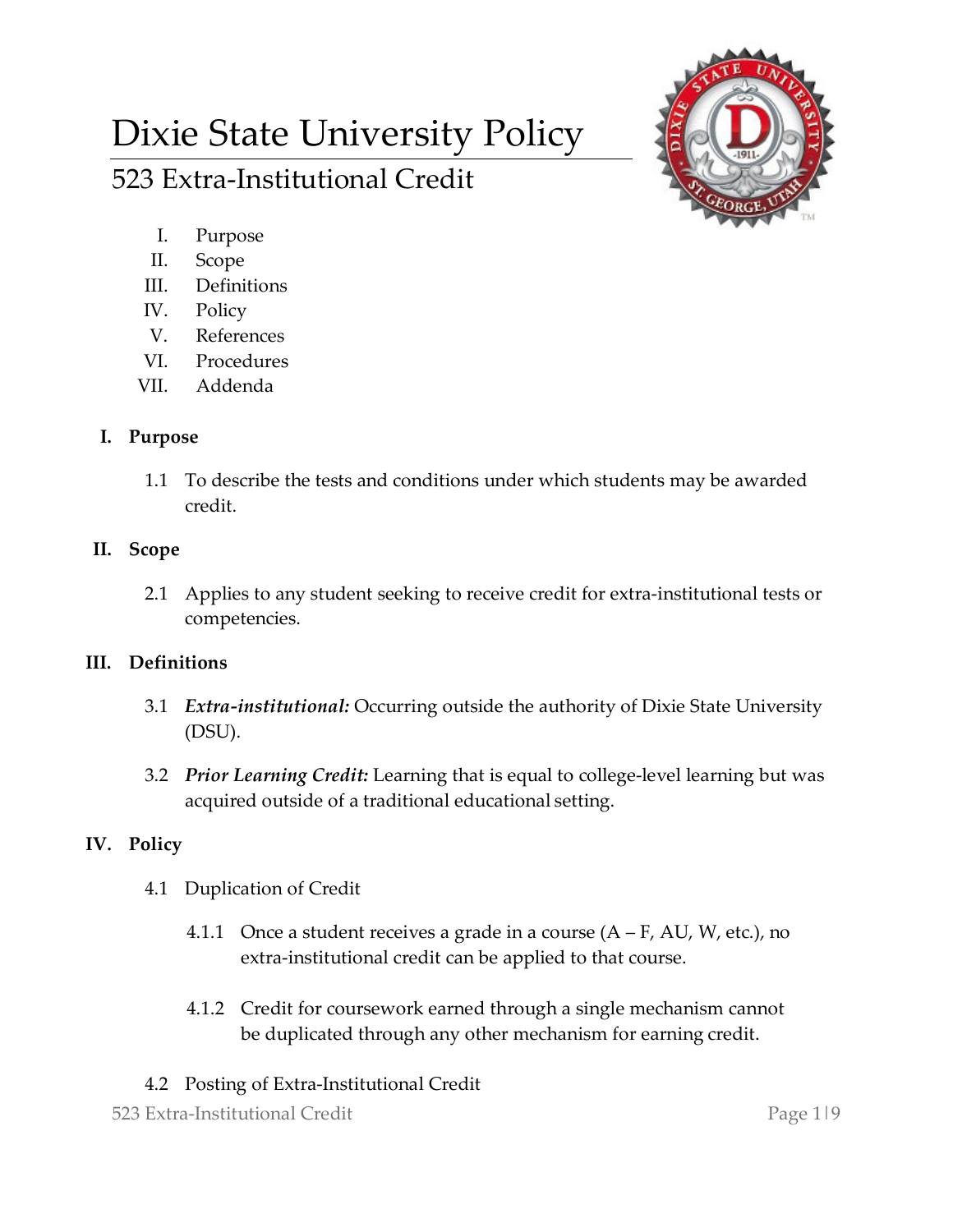- 4.2.1 Only matriculated DSU students are eligible to receive credit by examination or prior learning credit. All credit by examination or prior learning credit is graded "Pass" and will not count in the calculation of a student's grade point average.
- 4.2.2 In compliance with accreditation standards, credit by examination and prior learning credit can comprise no more than 25% of the total credits required for a degree.
	- 4.2.2.1 No more than 15 extra-institutional credits can be applied toward the requirements of any associate's degree.
	- 4.2.2.2 No more than 30 extra-institutional credits can be applied toward the requirements of any bachelor's degree.
	- 4.2.2.3 In no case shall more than 30 extra-institutional credits be posted to an individual student's transcript.
- 4.2.3 Annually, the Registrar's Office will submit tables of the type and amount of credit given for examinations to Academic Council for approval prior to publication in the University catalog.
- 4.2.4 Transfer credit by examination will be accepted from regionally accredited institutions under the following circumstances:
	- 4.2.4.1 Transfer credit by examination will be accepted and posted to the DSU transcript only when DSU accepts the specific exam and score. Other tests, scores, and credits will not be posted.
	- 4.2.4.2 If the transfer institution awarded credit for specific courses based on exam scores, those courses will be articulated according to the current DSU standards and procedures if the same exam and score are awarded credit at DSU.
	- 4.2.4.3 If specific courses were not posted to the transcript, the exam scorewill be evaluated based on the current DSU standards.
	- 4.2.4.4 If the test score does not appear on an official transcript, the Registrar's Office must receive official verification of the exam date and score. The specific exam and score will be evaluated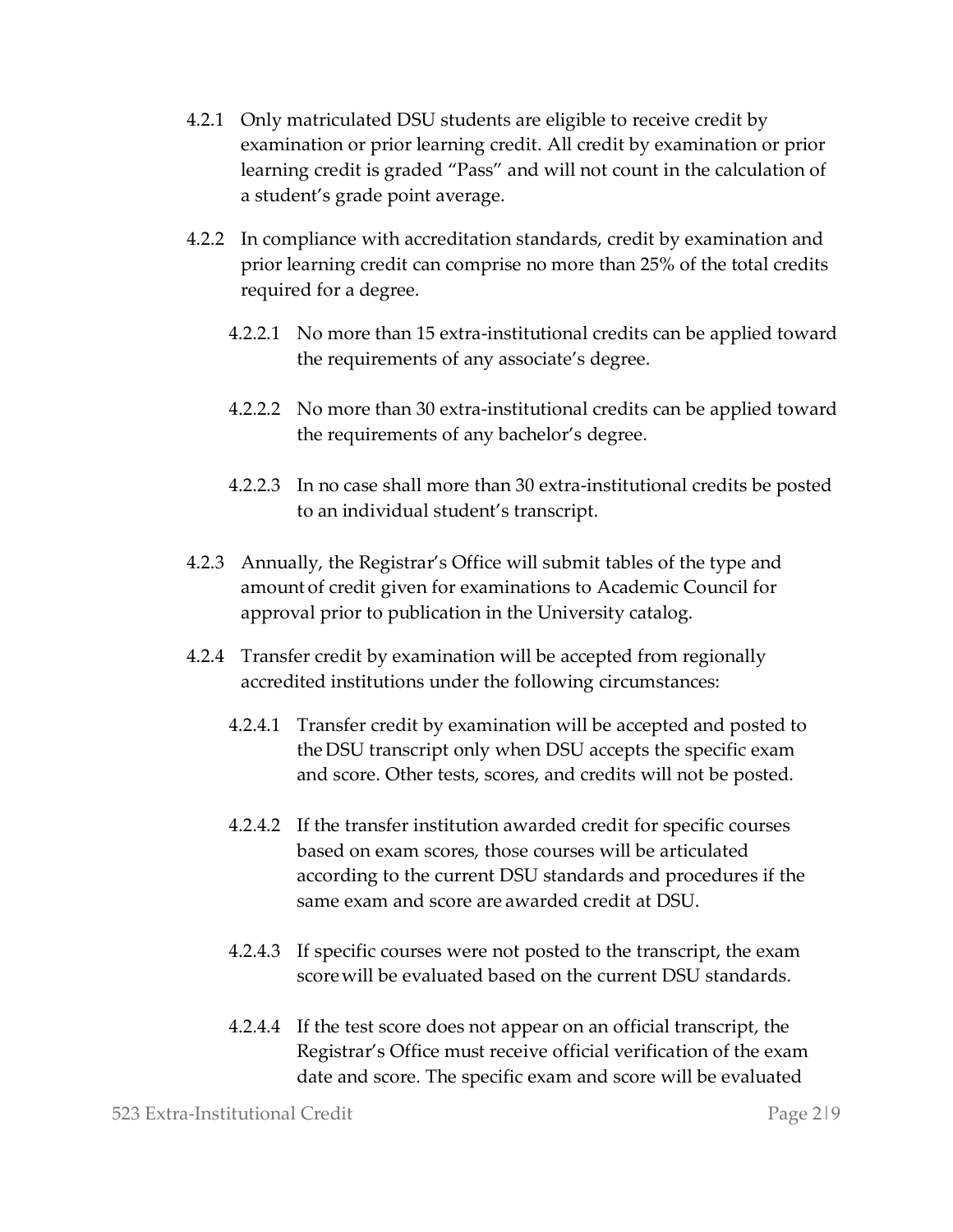according to current DSU standards and procedures and credit will be awarded accordingly.

- 4.3 Types of Extra-Institutional Credit
	- 4.3.1 In compliance with State of Utah, Utah Board of Regents, and accreditation standards, guidelines, and regulations, Dixie State University (DSU) may award the following types of extra-institutional credit:
	- 4.3.2 International Baccalaureate (IB) Credit
		- 4.3.2.1 Students completing IB examinationsmay receive credit in accordance with the table published in the current University catalog.
		- 4.3.2.2 Students completing the IB diploma will receive 30 semester credits and an automatic waiver of General Education requirements except for Mathematics, EnglishComposition, and American Institutions.
			- 4.3.2.2.1 Those three (3) areas of General Education may be fulfilled dependent on the individual scores received in those areas, atthe discretion of the departments housing those courses.
		- 4.3.2.3 Students must submit official documentation to the Registrar's Office and request that the credit be recorded on their DSU transcript.
		- 4.3.2.4 A posting fee may be required.
	- 4.3.3 Advanced Placement (AP) Credit
		- 4.3.3.1 Students completing AP examinations may receive credit in accordance with the table published in the current University catalog.
		- 4.3.3.2 Students must submit official documentation to the Registrar's Office and request that the credit be recorded on their DSU transcript.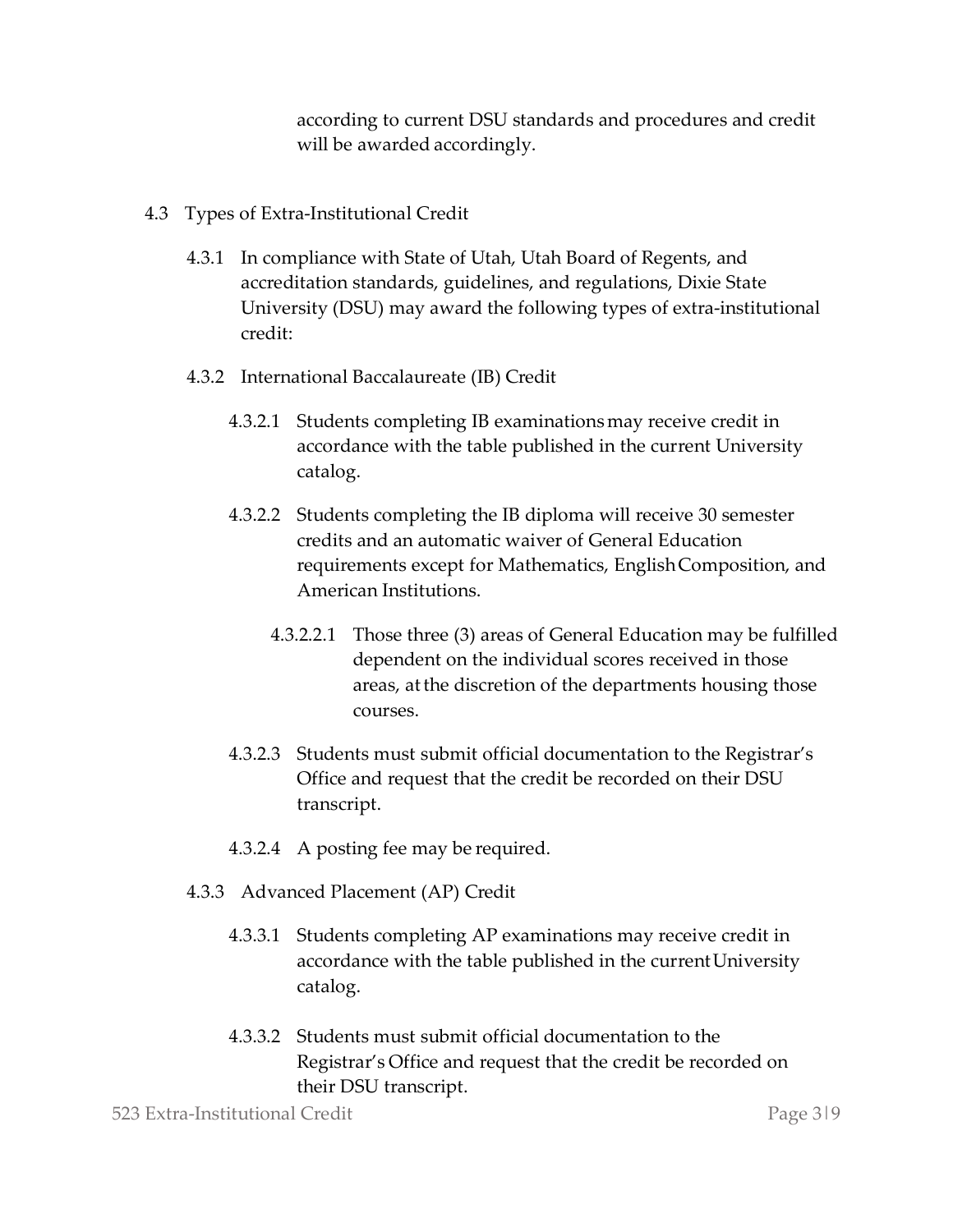#### 4.3.3.3 A posting fee may be required.

- 4.3.4 College Level Examination Program (CLEP) Credit
	- 4.3.4.1 Students completing CLEP examinations may receive credit in accordance with the table published in the current University catalog.
	- 4.3.4.2 Students must submit official documentation to the Registrar's Office and request that the credit be recorded on their DSU transcript.
	- 4.3.4.3 A posting fee may be required.
- 4.3.5 Vertical Foreign Language Credit
	- 4.3.5.1 Students who have completed advanced foreign language courses are eligible for Vertical Foreign Language Credit.
	- 4.3.5.2 After receiving a grade of "C" or higher in a foreign language designated by the foreign language program, students may receive credit for the preparatory coursework in that language.
	- 4.3.5.3 A maximum of 16 lower-division credits will be awarded.
	- 4.3.5.4 A Vertical Credit report will be sent to the Registrar's Office by the Foreign Language Department each semester. Students must request that the Vertical Credit be recorded on their DSU transcript.
	- 4.3.5.5 A posting fee may be required.
- 4.3.6 BYU Foreign Language Assessment Testing Service (FLATS) Credit
	- 4.3.6.1 Students passing FLATS tests in an approved language may receive up to 12 credits.
	- 4.3.6.2 Students must submit official documentation to the Registrar's Office and request that their credit be recorded on the DSU transcript.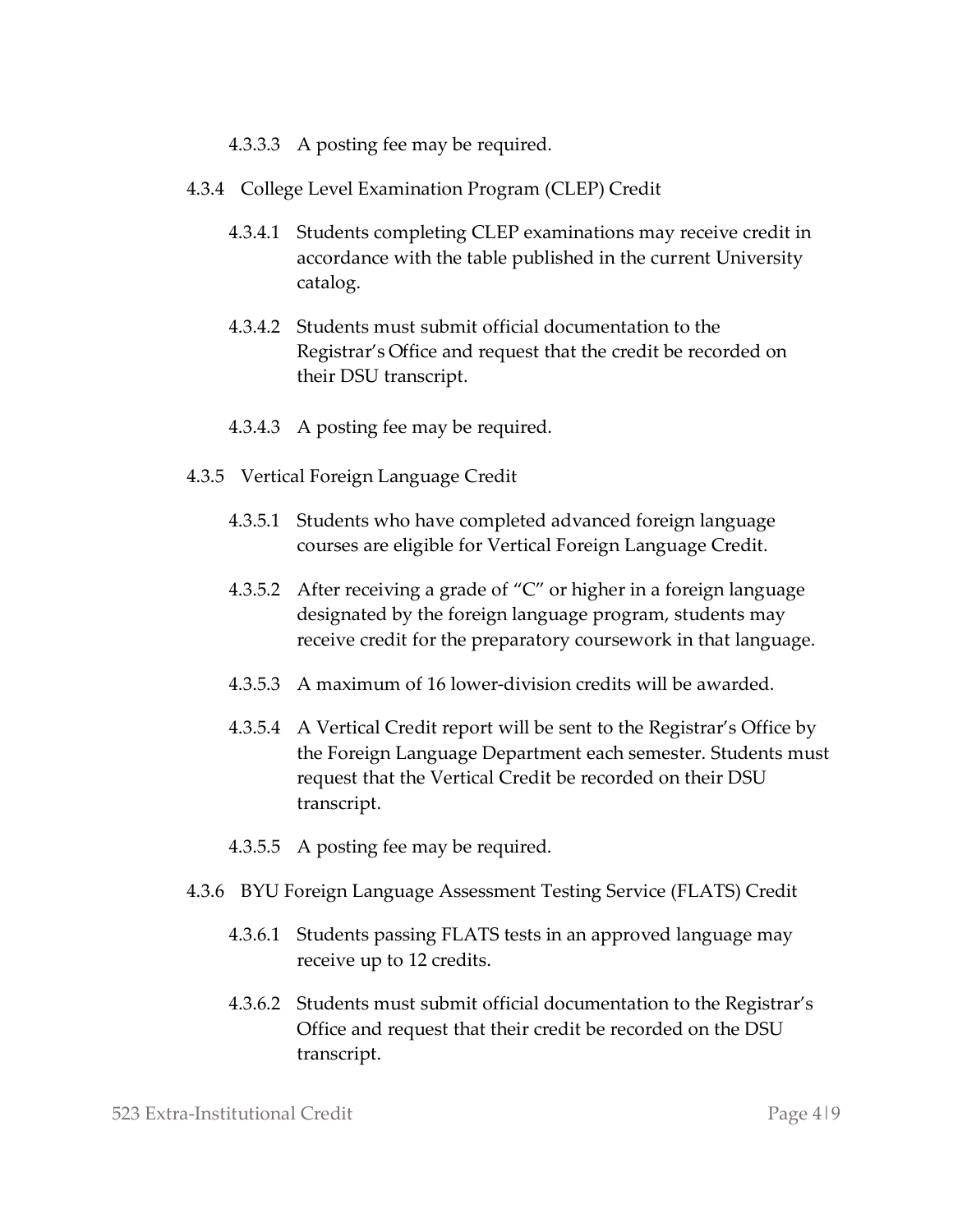4.3.6.3 A posting fee may be required.

- 4.3.7 American Council on Education (ACE) Evaluated Military Credit
	- 4.3.7.1 Students who have completed basic training as evidenced by their DD 214 form may receive three (3) credits of Military Physical Education credit.
	- 4.3.7.2 Pursuant to Utah Code Annotated §53B-16-107, students who have completed specific military service and training may receive credit based on the ACE recommendations found in the "Guide to the Evaluation of Education Experiences in the Armed Services" or by other means designated by DSU or the Utah Board of Regents.
	- 4.3.7.3 Students must submit military transcripts to the Veteran's Coordinator in order to have the courses and credit evaluated. Students must discuss with an advisor the applicability of such credit to programrequirements and any potential financial aid implications.
	- 4.3.7.4 A posting fee may be required.
- 4.3.8 Prior Learning Credit
	- 4.3.8.1 Prior learning credit may only be granted for the following reasons and in the following circumstances:
		- 4.3.8.1.1 Students desiring prior learning credit must be matriculated into a baccalaureate program.
		- 4.3.8.1.2 Credit is awarded for learning that can be demonstrated, not for experience alone.
		- 4.3.8.1.3 Credit for prior learning may be granted only atthe undergraduate level.
		- 4.3.8.1.4 Credit may be granted only for documented learning which ties the prior experience to the theories and data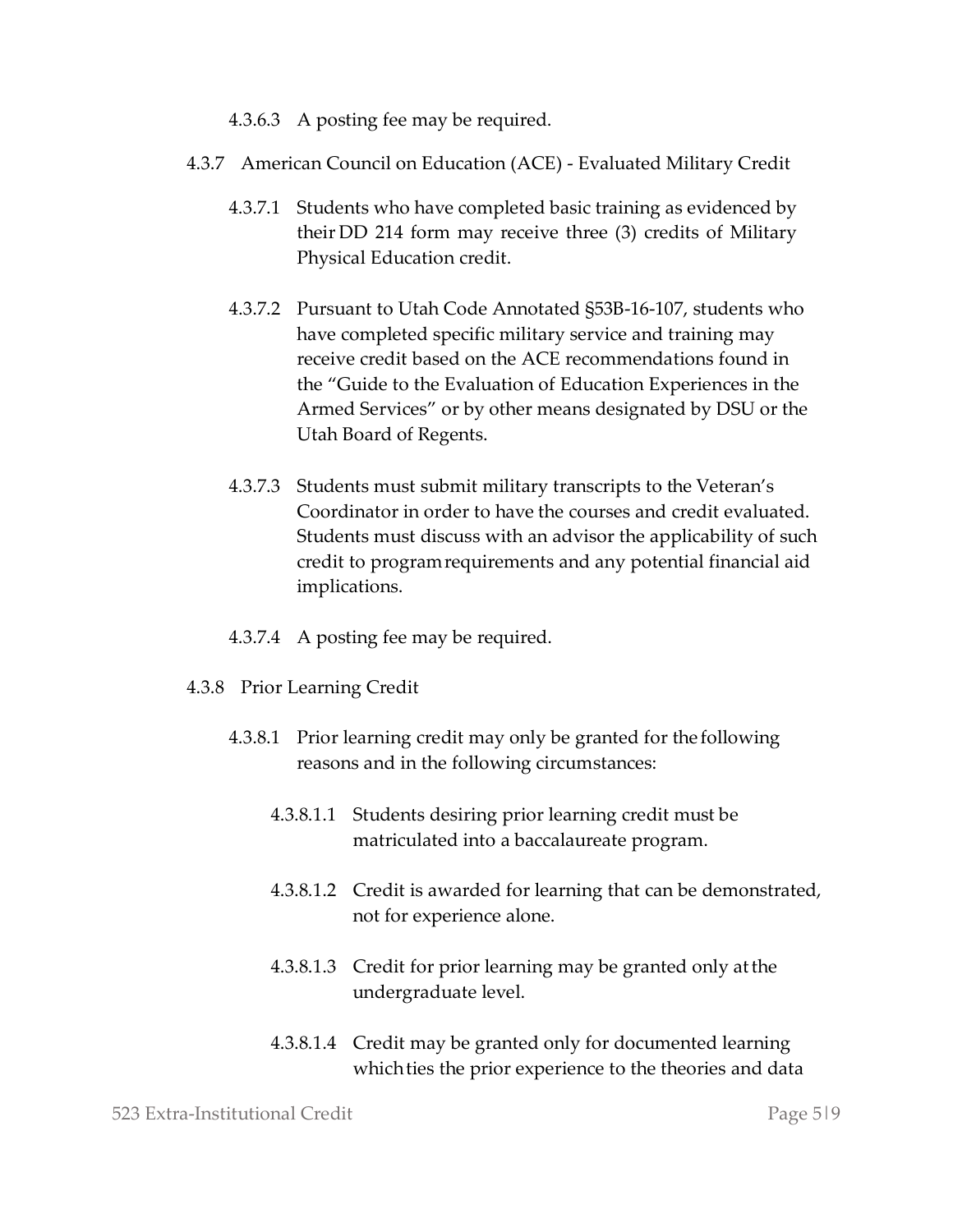of the relevant academic fields.

- 4.3.8.1.5 Credit may be granted only for documented learning which falls within the scope of the regular curricular offerings of the University.
- 4.3.8.1.6 Credit for prior learning will be graded "Pass," will not count in the calculation of a student's grade point average, and will be clearly identified as prior learning onthe transcript.
- 4.3.8.1.7 Prior learning credit may not fulfill major ordegree requirements outside of the program that awarded such credit.
- 4.3.8.2 Students desiring assessment of prior learning todetermine credit must prepare a portfolio that will be evaluated by fulltime teaching faculty who are appropriately qualified in the specific area of study. Such submissions and evaluation will take place according to the standards and procedures approved by the DSU Academic Council.
- 4.3.8.3 Students may not seek credit for prior learning for any subject covered in a college-level course for which they have previously received a grade.
- 4.3.8.4 DSU makes no guarantee regarding the transferability of prior experiential learning credits to other institutions.
- 4.3.8.5 DSU reserves the right not to accept prior learning credit from institutions outside of the USHE system in fulfillment of requirements or as electives.
- 4.3.8.6 Evaluation and posting fees may be required.
- 4.3.9 Credit Awarded for Applied Technology Instruction Programs
	- 4.3.9.1 In accordance with Utah Board of Regents policy R473, students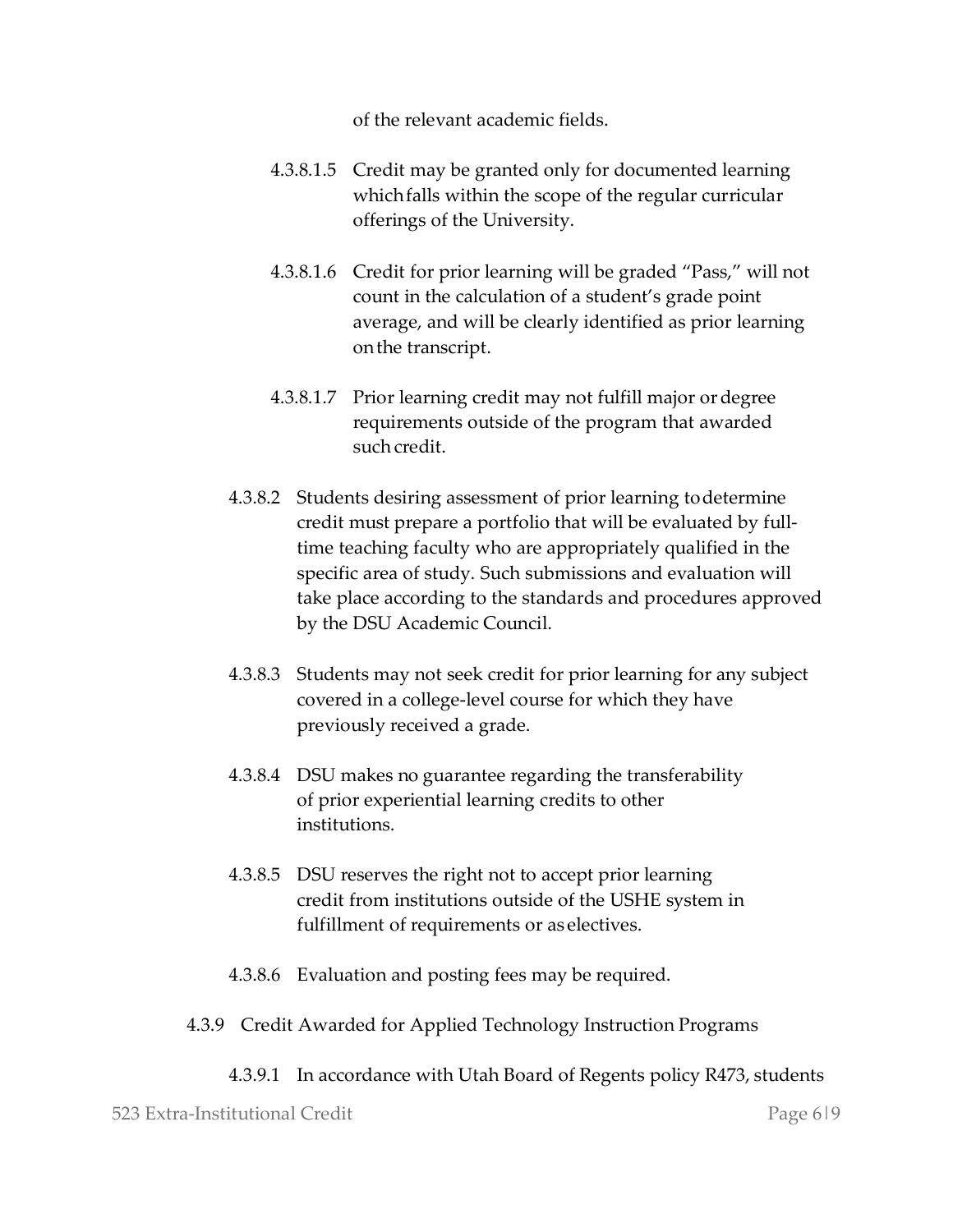enrolled in an Associate of Applied Science General Technology degree program may be awarded 30 credits toward that degree dependent upon a specific articulation agreement approved by the DSU Academic Council.

- 4.3.9.2 DSU's General Education and all other program requirements must be successfully completed before any credit will be awarded.
- 4.3.9.3 Such credit will be graded "Pass" and will not count in the calculation of a student's grade point average.
- 4.3.9.4 A posting fee may be required.
- 4.3.10 Challenging Courses for Credit
	- 4.3.10.1 A matriculated student in good standing who is able to provide evidence of prior learning that fulfills the student learning outcomes of a course may request to challenge that course for credit by successfully completing a comprehensive assessment or examination under the following circumstances:
		- 4.3.10.1.1 The student must be enrolled in the course and may onlychallenge during the first two weeks of the semester.
			- 4.3.10.1.1.1 If a student has ever received a grade in a course  $(A - F, AU, WF, etc.),$  they cannot challenge that course.
	- 4.3.10.2 The instructor and the department chair agree that a challenge is appropriate for the course and that the assessment or examination is an acceptable measure of the course's student learning outcomes.
		- 4.3.10.2.1 If the department chair is the instructor, the approval of the dean is required.
	- 4.3.10.3 An examination fee may be required.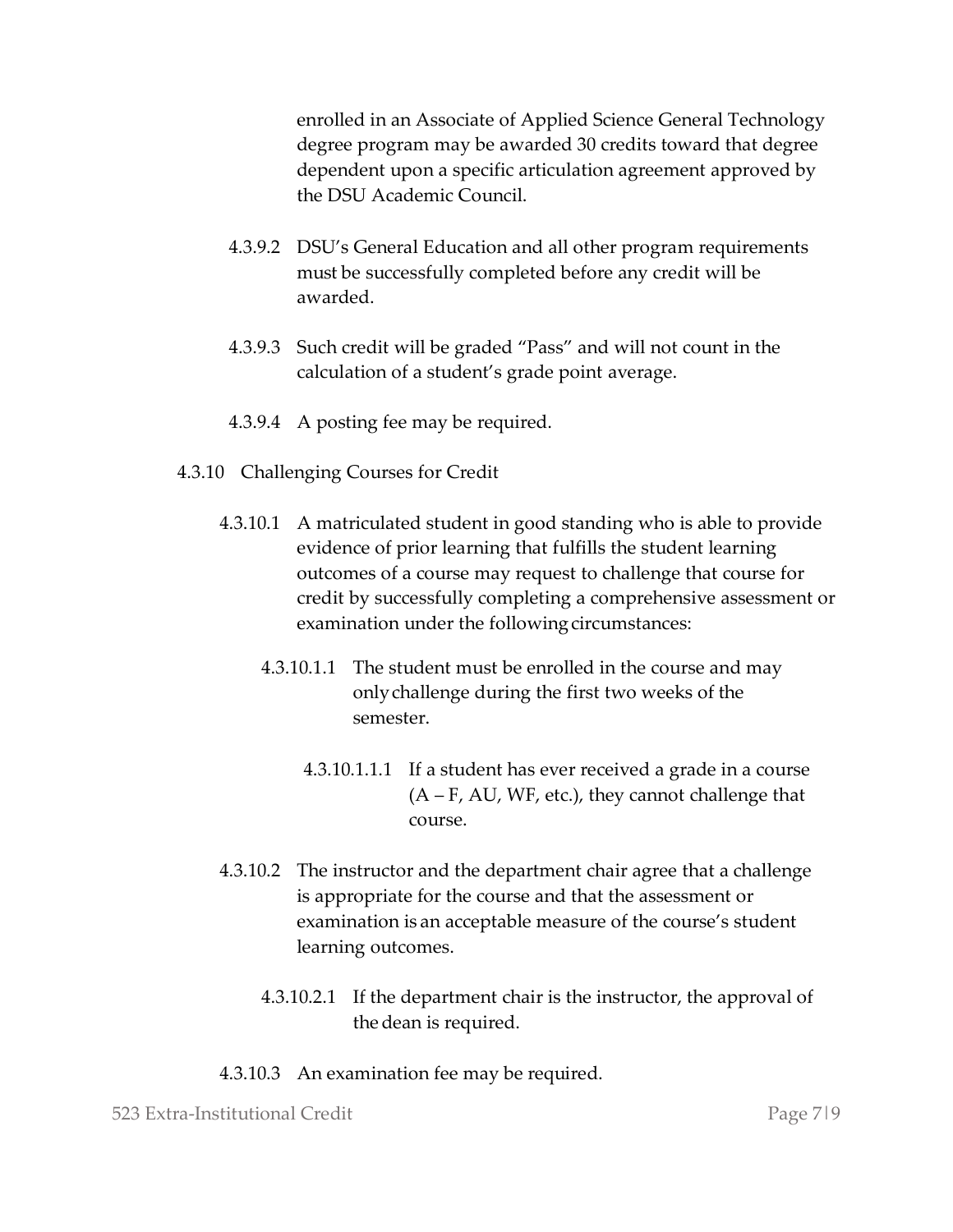- 4.3.10.4 A student who successfully challenges a course will receive the grade indicated by the assessment or examination score. Final grades will be entered according to the semester schedule.
- 4.3.11 Testing Out of Courses with No Credit
	- 4.3.11.1 A limited number of competency-based courses that fulfill institutional requirements offer students the option of passing a test to fulfill the requirement in lieu of enrolling in the course.
	- 4.3.11.2 If the student fails the examination, nothing is posted to the transcript.
	- 4.3.11.3 If the student earns a passing score on the examination, fulfillment of the requirement is noted on the transcript but no credit or grade is awarded.
	- 4.3.11.4 There may be a fee to take the examination, but no posting fee will be applied since no credit is awarded.
	- 4.3.11.5 Courses currently offering this option are listed in the University catalog.
- 4.3.12 Other Extra-Institutional Credit
	- 4.3.12.1 Other extra-institutional credit may be given on a case-by-case basis once it is evaluated by the Registrar and Dean or Department Chair.

#### **V. References**

- 5.1 R470, General Education, Common Course Numbering, Lower-Division Pre-Major Requirements, Transfer of Credits, and Credit by Examination
- 5.2 R471, Credit for Prior Learning
- 5.3 R473, Standards for Granting Academic Credit for CTE Course Work Completed in Non-Credit Instructional Formats